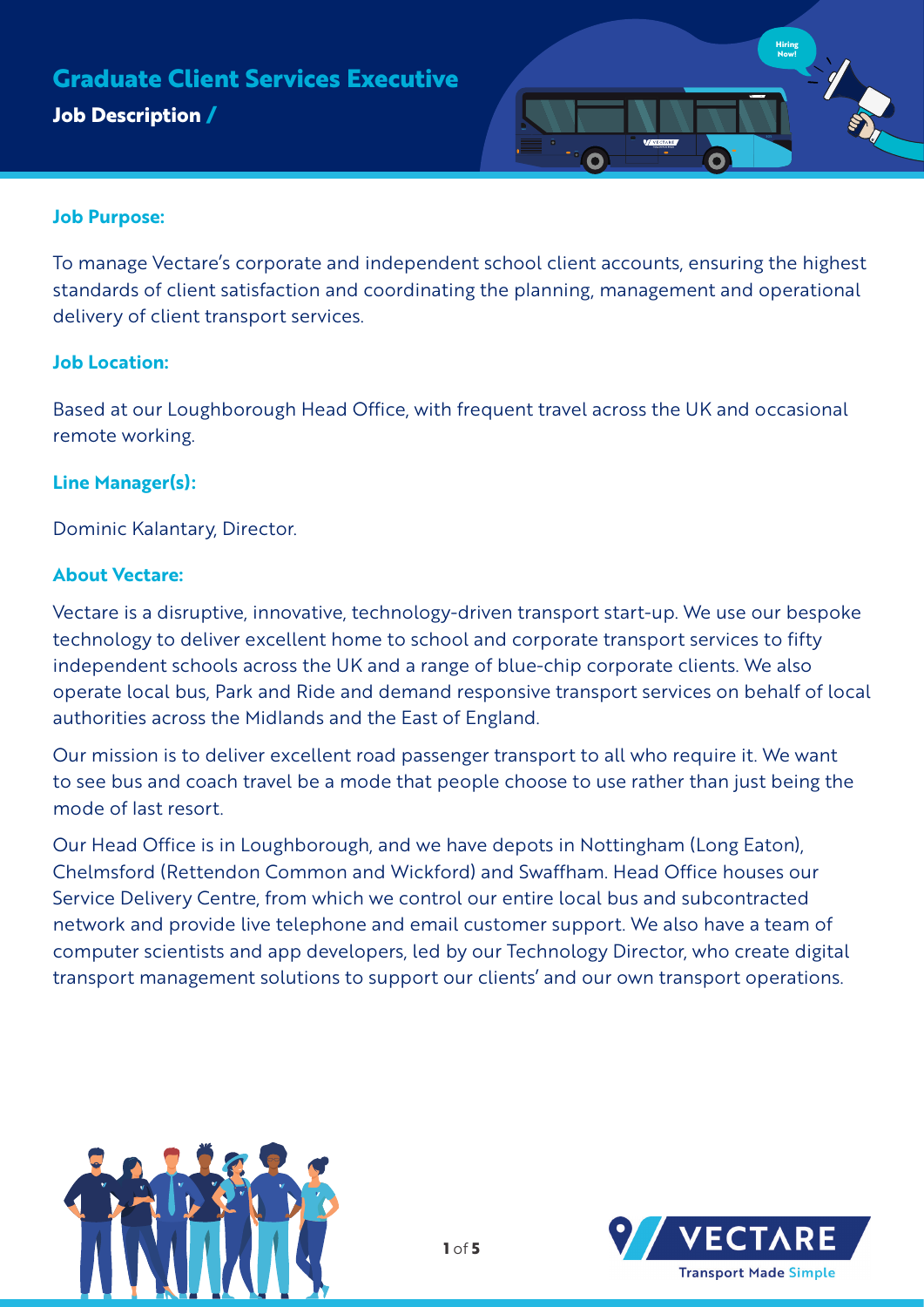#### **Main duties of the role:**

## **Client Services / Stakeholder Engagement**

- Cultivate strong, long-term relationships with clients by ensuring that they receive exceptional service from our team
- Be the first point of contact for some of our clients, including schools and local authorities, resolving / referring issues that are raised and frequently communicating with clients by email, telephone and face to face
- Record and follow up operational action points raised by clients, liaising with other Vectare departments to ensure that action points are completed and improvements are made where necessary, and then re-communicating updates to all stakeholders
- Create daily and monthly KPI reports summarising operational performance data for presentation internally and externally, and support clients with ad hoc / ongoing requests for management information
- Work with clients to assess their ongoing / developing technological needs, and liaise with the Technology Director / Lead Developer to ensure that these client requirements are incorporated into the appropriate stage of our technology development roadmap

#### **Client Mobilisation**

- Work with newly acquired clients to support their onboarding to the Vectare platform
- Prepare, issue and collate returns of Client Service Agreements, ensuring that all clients have an accurate, up to date and signed Client Service Agreement at all times whilst making use of our services
- Train client and subcontractor staff in the use of the Vectare software suite promoting software features and benefits so that they are fully aware of what our systems are capable of
- Record bespoke client requests made during mobilisation and work with various departments within the business to ensure that these requests are implemented, and then communicate updates back to the client



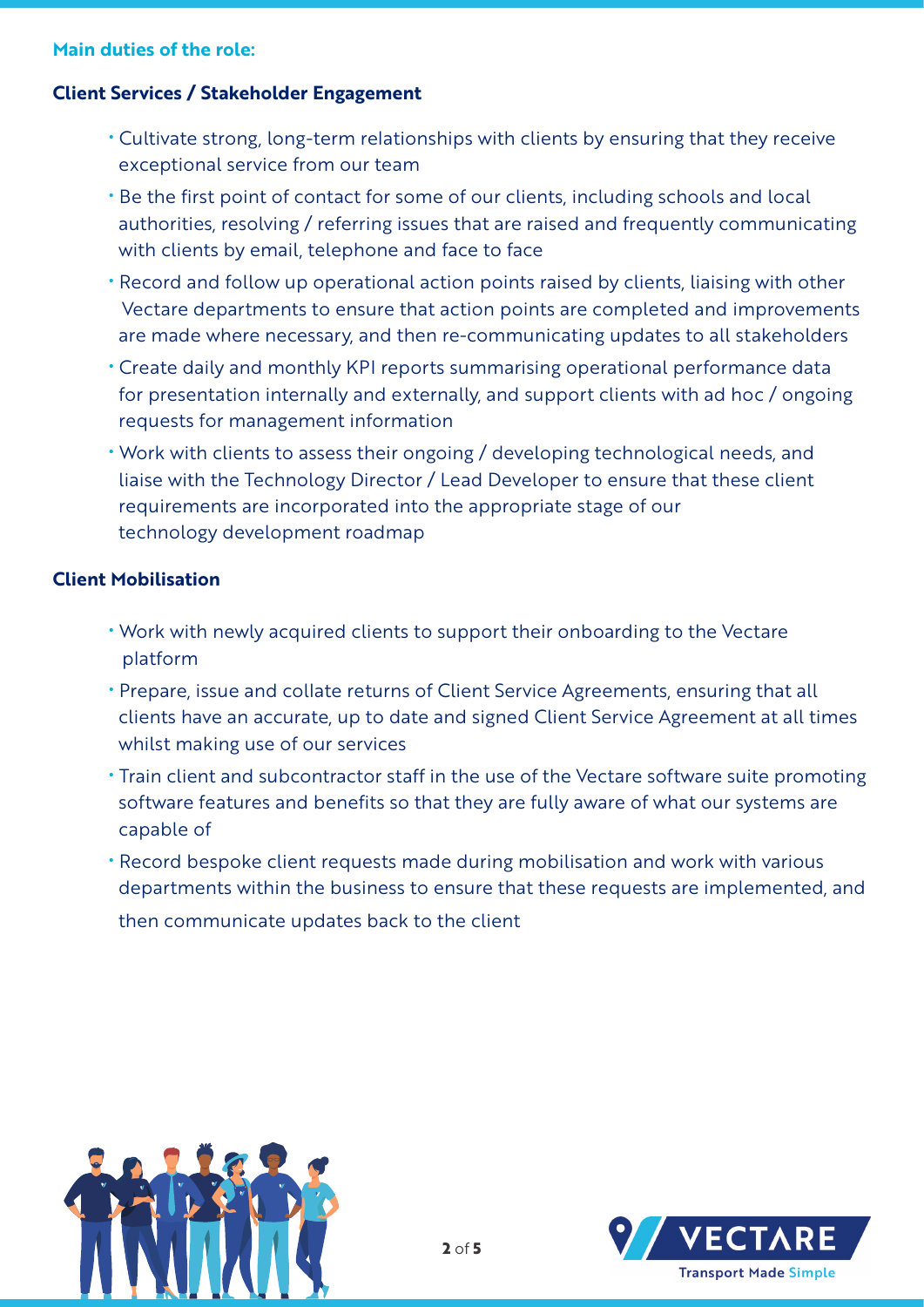#### **Business Development**

- Maintain an accurate record of all leads / potential clients, including potential services that they are interested in, periodically following up on these leads as appropriate
- Use an agreed formula, alongside your own commercial knowledge, to generate quotations for bus, coach and minibus transport, and then proactively promote these quotes to potential leads
- Work alongside the Commercial Manager and Commercial and Operations Director to prepare documentation for tendering exercises, developing bid writing and public sector engagement skills
- Visit potential clients, and participate in virtual meetings, to present the benefits of Vectare as an organisation and raise our profile, to generate additional work.
- Proactively identify new business development opportunities via scanning of local and national press, social media and tendering portals

## **Management of Client Service Processes**

- Maintain an accurate record of all existing clients, including services purchased.
- Handle customer enquiries by email, telephone and social media keeping parents, students and schools up to date when disruption occurs
- Monitor compliance with contract conditions and ensure that the standard of service delivery that we offer is optimised
- Record and follow up operational action points identified during routine monitoring, liaising with other Vectare departments to ensure that action points are completed and improvements are made where necessary
- Monitor Client Services operations and make suggestion for process enhancements / other changes to improve operational profitability across the business

We will ask for flexibility for you to do other work on an ad-hoc basis as business requirements change. You might find yourself planning a new bus route, training some coach drivers how to use our technology or promoting a school's transport service at an open morning. Of course, we'll provide you with full training before expecting you to complete any new duties, and you'll be working closely with our management team and Directors, so there's always somebody on hand to assist you.



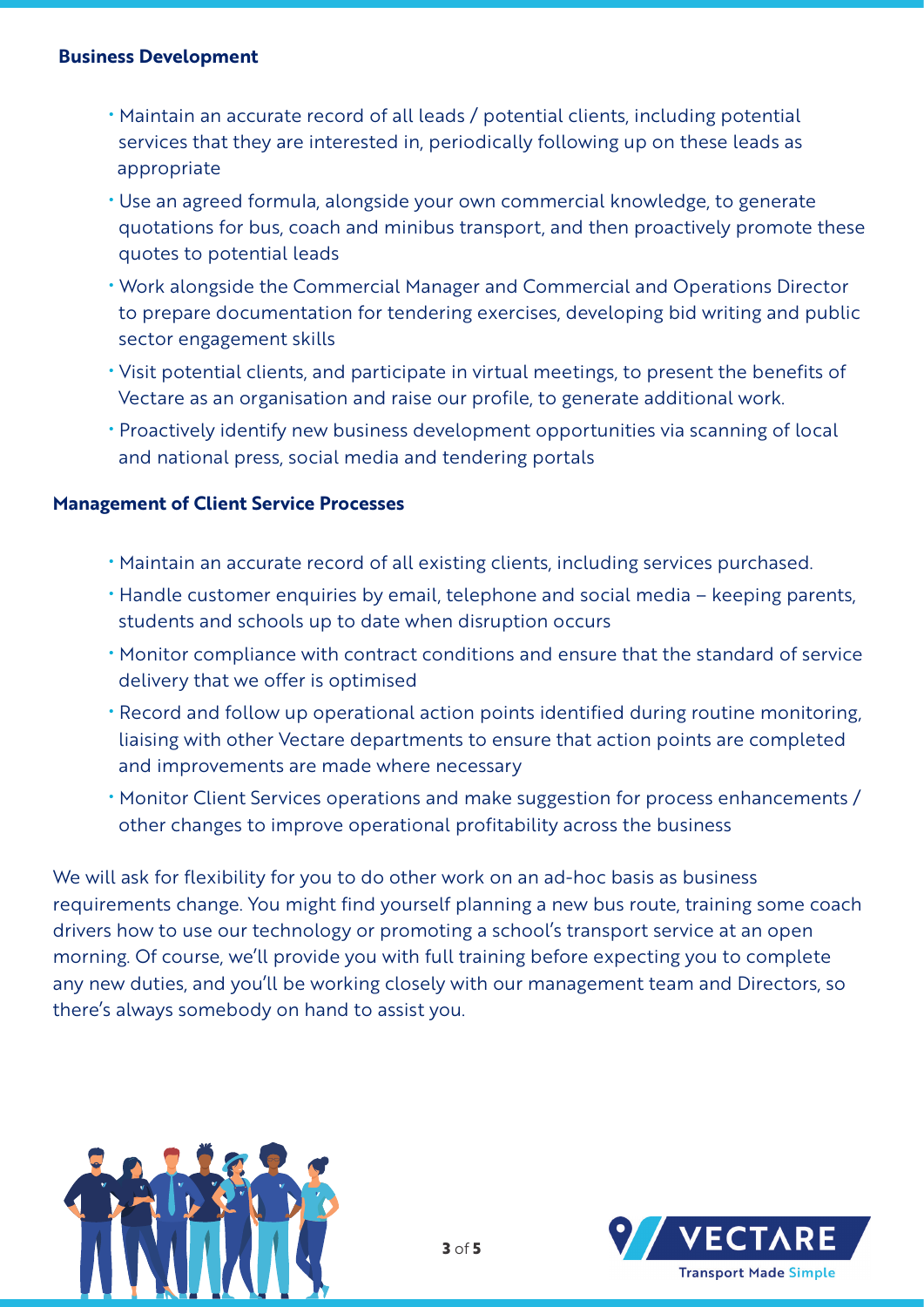## **About You:**

People are at the heart of our business and at Vectare, we only want the best people. Our small team works to the highest standards and we expect everybody to focus on high quality service delivery and attention to detail.

We're either looking for a graduate from a business, social science or engineering degree or a more experienced professional with a proven track record of client account management. Either way, you'll be joining a small but rapidly growing business, working with the Directors and wider team on a day-to-day basis, and making a tangible and visible impact on our clients. You'll need to be prepared to be accountable for the service that you are delivering; our client retention rate is 100% and you need to help ensure that that number never changes.

To fit in and be successful at Vectare, you'll need to be an enthusiastic individual who can confidently answer 'yes' to all these questions:

- Do I work well independently, and as part of a team?
- Am I a good communicator, in person, over the phone and in writing?
- Can I work on my own initiative, and use discretion and autonomy to solve problems proactively and compassionately?
- Am I innovative? Do I often come up with creative solutions to problems, rather than just implementing other people's solutions?
- Have I got excellent attention to detail?
- Am I able to spot problems and notice when things aren't quite right? Can I create solutions to these problems using my own initiative?
- Can I be flexible, calm under pressure and able to cope with a fast pace of change?
- Am I good at logistics, and capable of coordinating things?
- Am I able to manage multiple responsibilities at once by focusing on one task whilst keeping track of others?

You don't need to have transport experience, or a particular interest in transport to consider this role - we just want friendly, helpful and resourceful people who will work hard to deliver the best outcomes for our clients. You can learn about transport "on the job" if it isn't an industry that you've worked in before. There will be opportunities to undertake training and continuous professional development as part of this role, including the chance to learn to drive a bus if you wish!